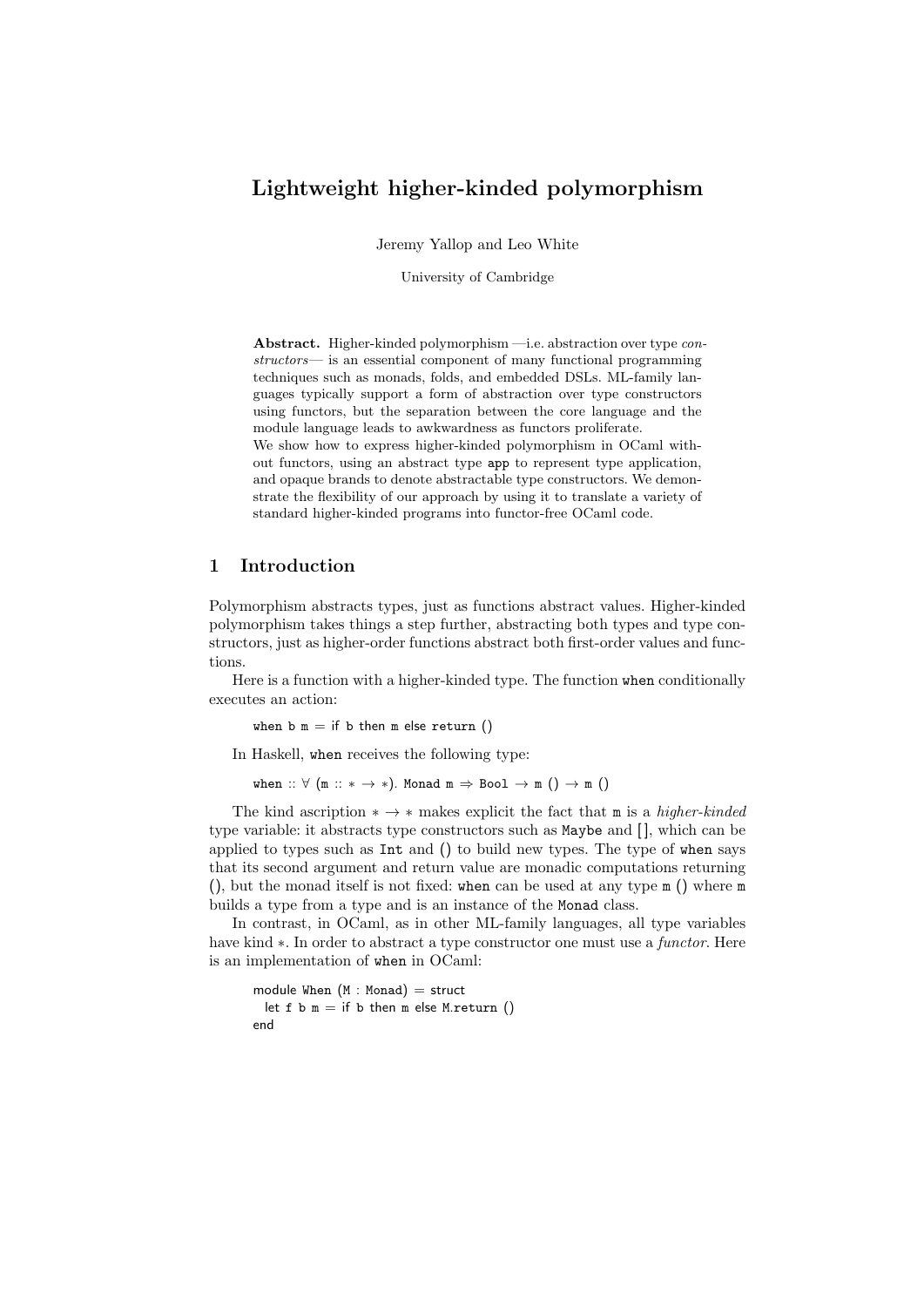The When functor receives the following type:

```
module When (M : Monad) :sig
  val f : bool \rightarrow unit M.t \rightarrow unit M.t
end
```
Defining When is more work in OCaml than in Haskell. For callers of When the difference is even more pronounced. Here is a Haskell definition of unless using when:

```
unless b \nightharpoonup = when (not b) m
```
Defining Unless in OCaml involves binding three modules. First, we define a functor to abstract the monad once more, binding both the functor and its argument. Next, we instantiate the When functor with the monad implementation and bind the result. Finally, we can call the function:

```
module Unless(M : Monad) = structmodule W = When(M)let f b m = W.f (not b) m
end
```
The situation is similar when we come to use our functions at a particular monad. We must first instantiate When or Unless with a module satisfying the Monad interface before we can use it to build computations. The following example instantiates Unless with a module implementing the state monad, then uses the result to build a computation that conditionally writes a value:

```
let module U = Unless(StateM) in
 U.unless (v < 0) (StateM.put v)
```
Why does OCaml require us to do so much work to define such simple functions? One issue is the lack of overloading: in order to use functions like when with multiple monads we must explicitly pass around dictionaries of functions. However, most of the syntactic heaviness comes from the lack of higher-kinded polymorphism: functors are the only mechanism ML provides for abstracting over type constructors. The purpose of this paper is to address this second issue, bringing higher-kinded polymorphism into the core OCaml language, and making it almost as convenient to define when and unless in OCaml as in Haskell.

#### 1.1 The alias problem

At this point the reader might wonder why we do not simply adopt the Haskell approach of adding higher-kinded polymorphism directly to the core language. The answer lies in a fundamental difference between type constructors in Haskell and type constructors in OCaml.

In Haskell data and newtype definitions create fresh data types. It is possible to hide the data constructors of such types by leaving them out of the export list of the defining module, but the association between a type name and the data type it denotes cannot be abstracted. It is therefore straightforward for the type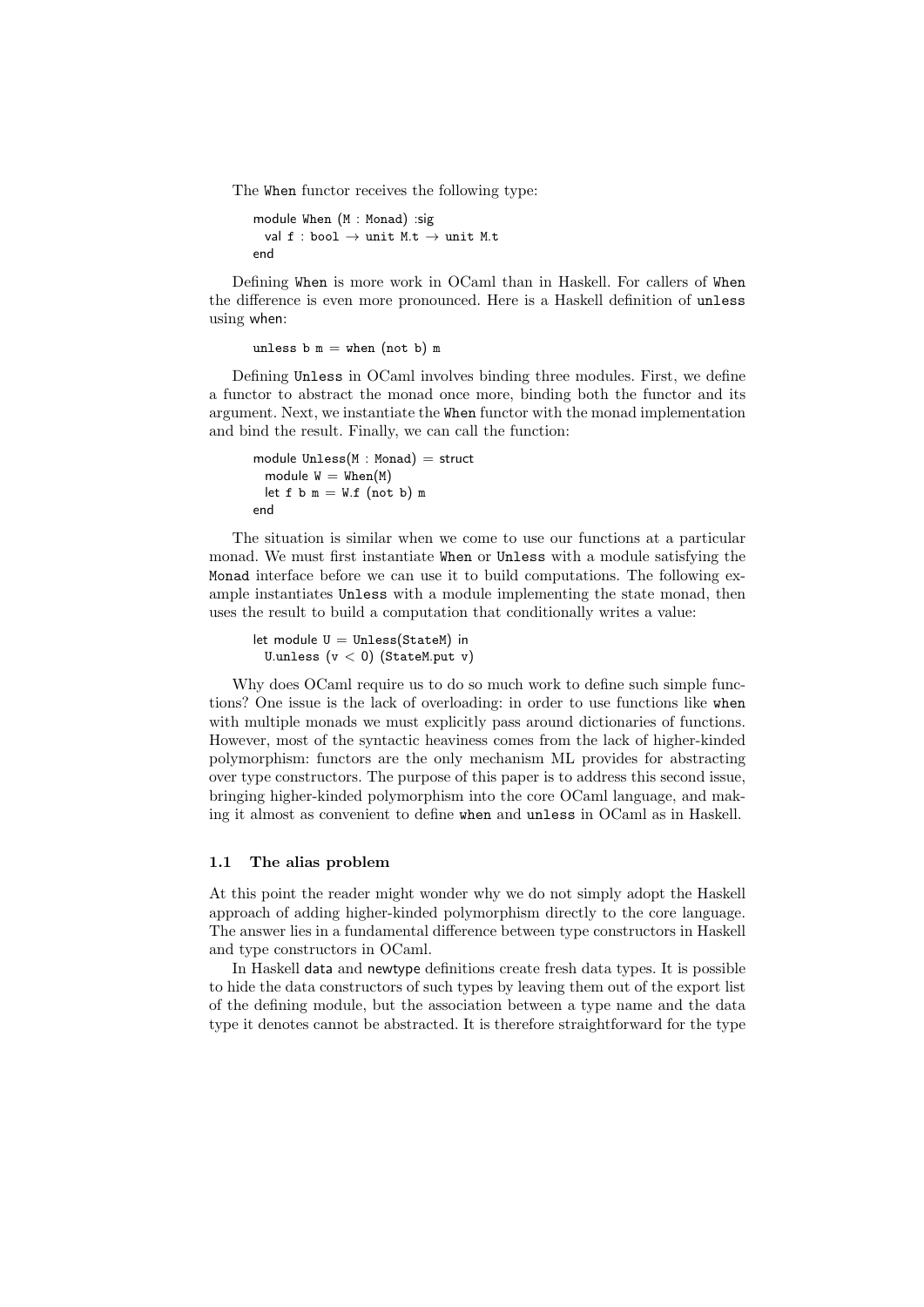checker to determine whether two type names denote the same data type: after expanding synonyms, type names denote the same data types exactly when the names themselves are the same.

OCaml provides more flexible mechanisms for creating abstract types. An entry type t in a signature may hide either a fresh data type definition such as type  $t = T$  of int or as an alias such as type  $t = int$ . Abstracting types with signatures is sometimes only temporary, since instantiating a functor can replace abstract types in the argument signature with concrete representations. Checking whether two type names denote the same data type is therefore a more subtle matter in OCaml than in Haskell, since abstract types with no visible equalities may later turn out to be equal after all.

Since OCaml cannot distinguish between data types and aliases, it must support instantiating type variables with either. This works well for type variables of base kind, but breaks down with the addition of higher-kinded type variables. To see the difficulty, consider the unification of the following pair of type expressions

'a 'f 
$$
\sim
$$
 (int \* int) list

where 'f is a higher-kinded type variable. If there are no other definitions in scope then there is an obvious solution, unifying 'a with  $(int * int)$  and 'f with list. Now suppose that we also have the following type aliases in scope:

$$
\begin{array}{l} \text{type 'a plist} = \left(\text{'a * 'a}\right) \text{list} \\ \text{type 'a iplist} = \left(\text{int * int}\right) \text{list} \end{array}
$$

With the addition of plist and iplist there is no longer a most general unifier. Unifying 'f with either plist or iplist gives two new valid solutions, and none of the available solutions is more general than the others.

One possible response to the loss of most general unifiers is to give up on type inference for higher-kinded polymorphism. This is the approach taken by OCaml's functors, which avoid ambiguity by explicitly annotating every instantiation. We will now consider an alternative approach that avoids the need to annotate instantiations, bringing higher-kinded polymorphism directly into the core language.

### 1.2 Defunctionalization

Since we cannot use higher-kinded type variables to represent OCaml type constructors, we are faced with the problem of abstracting over type expressions of higher kind in a language where all type variables have base kind. At first sight the problem might appear intractable: how can we embed an expressive object language in a less expressive host language?

Happily, there is a well-understood variant of this problem from which we can draw inspiration. Four decades ago John Reynolds introduced defunctionalization, a technique for translating higher-order programs into a first-order language [Reynolds, 1972].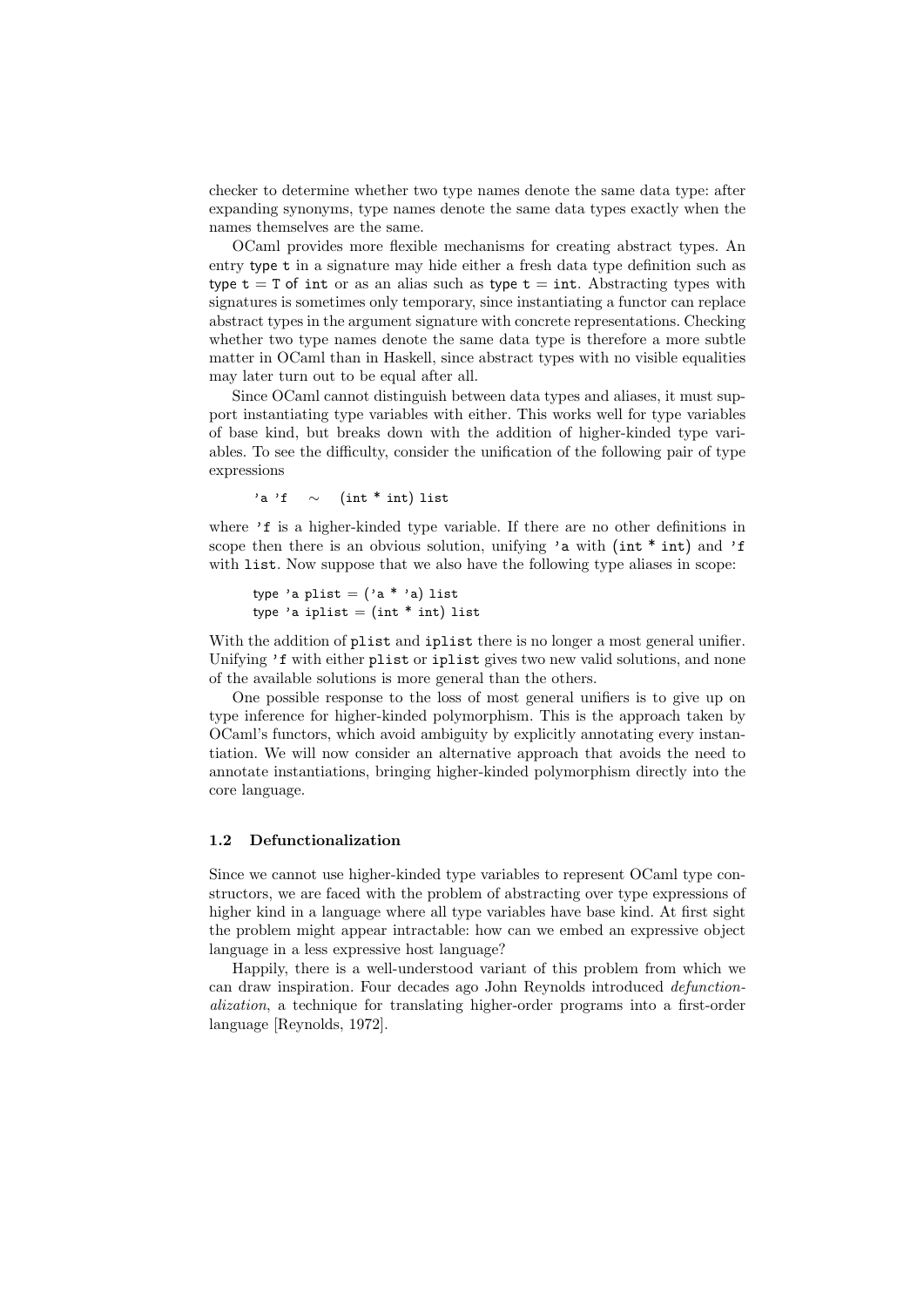The following example illustrates the defunctionalization transform. Here is a higher-order ML program which computes a sum and increments a list of numbers:

```
let rec fold : type a b. (a * b \rightarrow b) * b * a list \rightarrow b =fun (f, u, 1) = match 1 with
 | \nvert \cdot | \cdot \rangleu
 \vert x : x \vert x \to f \vert (x, \text{ fold } (f u, x s))let sum 1 = \text{fold } ((\text{fun } (x, y) \rightarrow x + y), 0, 1)let add (n, 1) = fold (fun (x, 1') \rightarrow x + n :: 1') [] 1
```
Defunctionalizing this program involves introducing a datatype arrow with two constructors, one for each of the two function terms; the arguments to each constructor represent the free variables of the corresponding function term, and the type parameters to arrow represent the argument and return types of the function. We follow Pottier and Gauthier [2004] in defining arrow as a generalised algebraic data type (GADT), which allows the instantiation of the type parameters to vary with each constructor, and so makes it possible to preserve the well-typedness of the source program.

```
type (-, -) arrow =
 Fn plus : ((int ∗ int), int) arrow
| Fn_plus_cons : int \rightarrow ((int * int list), int list) arrow
```
The second step introduces a function, apply, that relates each constructor of arrow to the function body.

let apply : type a b. (a, b) arrow \* a  $\rightarrow$  b = fun (appl,  $v$ )  $\rightarrow$  match appl with | Fn\_plus  $\rightarrow$  let (x, y) = v in x + y | Fn\_plus\_cons n  $\rightarrow$  let  $(x, 1') = v$  in  $x + n :: 1'$ 

We can now replace function terms with constructors of arrow and indirect calls with applications of apply to turn the higher-order example into a first order program:

```
let rec fold : type a b. (a * b, b) arrow * b * a list \rightarrow b =
fun (f, u, 1) = match 1 with
 | | | \rightarrow u
 \vert x : x \vert x \to \text{apply } (f, (x, \text{fold } (f, u, xs)))let sum l = fold (Fn_plus, 0, 1)
let add (n, 1) = fold (Fn\_plus\_cons n, [], 1)
```
## 1.3 Type defunctionalization

Defunctionalization transforms a program with higher-order values into a program where all values are first-order. Similarly, we can change a program with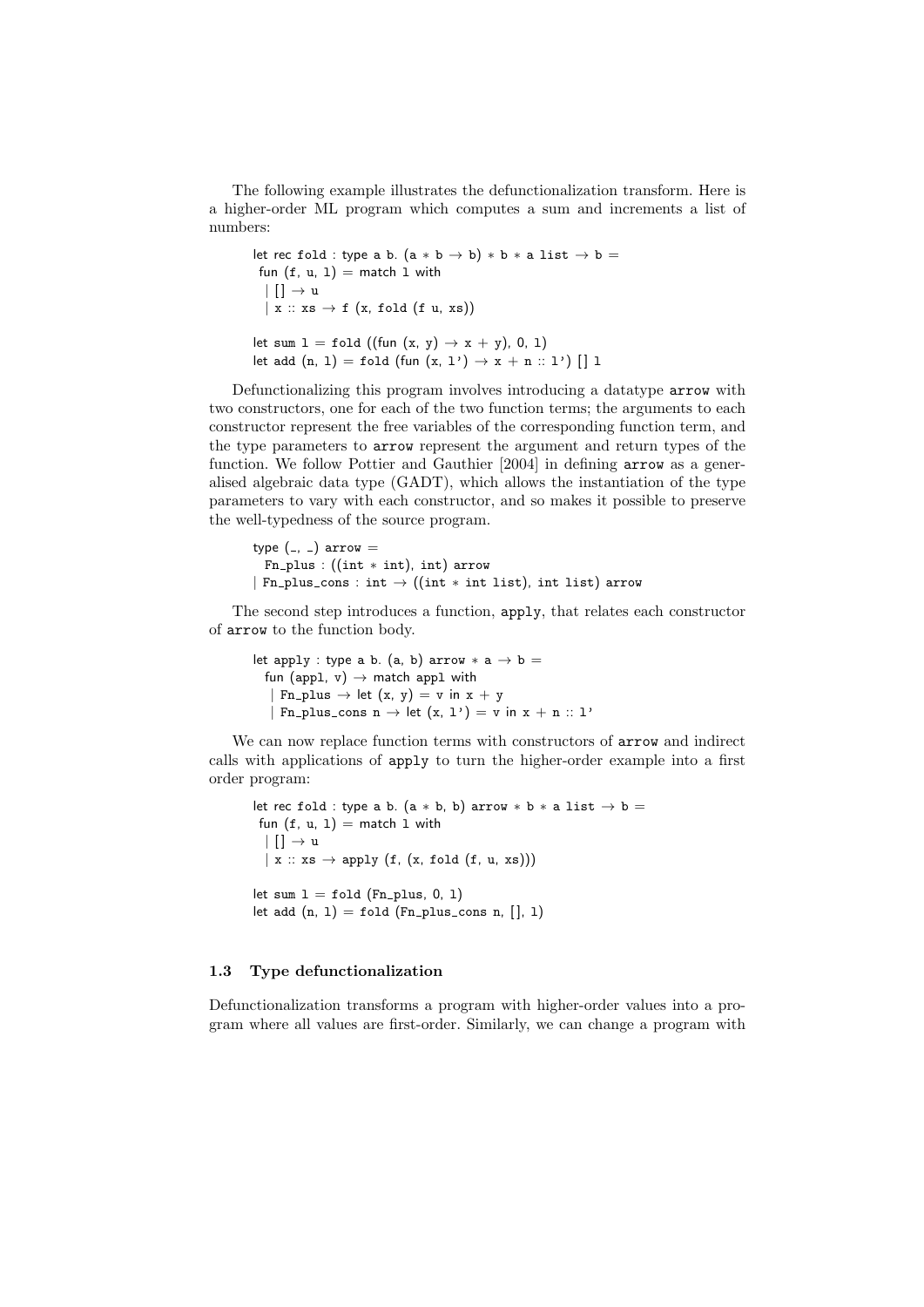higher-kinded type expressions into a program where all type expressions are of kind ∗, the kind of types.

The first step is to introduce an abstract type constructor, analogous to apply, for representing type-level application:

type ('a, 'f) app

OCaml excludes higher-kinded type expressions syntactically by requiring that the type operator be a concrete name: 'a list is a valid type expression, but 'a 'f is not. The app type sidesteps the restriction, much as the apply function makes it possible to embed the application of a higher-order function in a first-order defunctionalized program. The type expression (s, t) app represents the application of the type expression  $t$  to the type expression  $s$ . We can now abstract over type constructors by using a type variable for the operator term t.

Eliminating higher-order functions associates a constructor of arrow with each function expression from the original program. In order to eliminate higherkinded type expressions we associate each type expression with a distinct instantiation of app. More precisely, for each type constructor t which we wish to use in a polymorphic context we introduce an uninhabited opaque type T.t, called the brand. Brands appear as the operator argument to app; for example, we can represent the type expression 'a list as ('a, List.t) app, where List.t is the brand for list. With each brand we associate injection and projection functions for moving between the concrete type and the corresponding instantiation of app:

```
module List : sig
 type t
 val inj : 'a list \rightarrow ('a, t) app
 val prj : ('a, t) app \rightarrow 'a list
end
```
We now have the operations we need to build and call functions that abstract over type constructors. Here is a second OCaml implementation of the when function from the beginning of this paper: $<sup>1</sup>$ </sup>

```
let when (d : 4 \text{ monad}) b m = if b then m else d#return ()
```
The first parameter d is a dictionary of monad operations analogous to the type class dictionary passed to when in a typical implementation of Haskell [Wadler and Blott, 1989]. (We defer further discussion of dictionary representation to Section 2.3.) Our earlier implementation received the dictionary as a functor argument in order to accommodate abstraction over the type constructor, but the introduction of app makes it possible to write when entirely within the core language. This second implementation of when receives the following type:

val when  $\ldots$  'm #monad  $\rightarrow$  bool  $\rightarrow$  (unit, 'm) app  $\rightarrow$  (unit, 'm) app

 $1$  We append an underscore to variable names where they clash with OCaml keywords.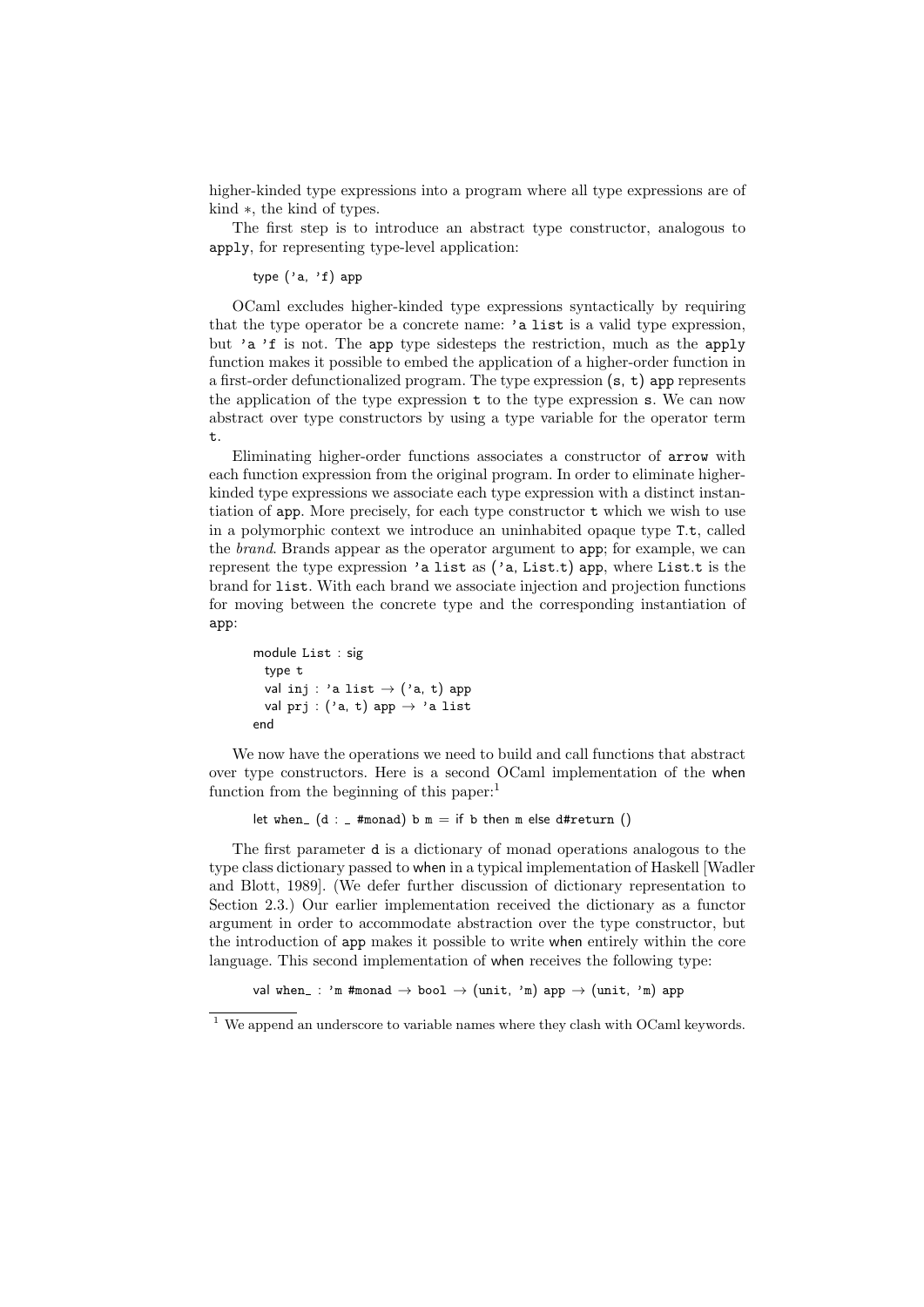```
type ('a, 'f) app
module type Newtype1 = sigtype 'a s
 type t
 val inj : 'a s \rightarrow ('a,t) app
 val prj : ('a,t) app \rightarrow 'a s
end
module Newtype1(T : sig type 'a t end):
 Newtype1 with type 'a s = 'a T.t
       Fig. 1. The higher interface
                                             module type Newtype2 = sigtype ('a, 'b) s
                                               type t
                                               val inj : ('a,'b) s \rightarrow ('b,('a,t) app) appval prj : ('b,('a,t) app) app \rightarrow ('a,'b) s
                                             end
                                             module Newtype2(T : sig type ('a, 'b) t end):
                                               Newtype2 with type ('a,'b) s = ('a,'b) T.t
                                                   Fig. 2. The Newtype2 functor
```
The improvement becomes even clearer when we implement unless without a functor in sight:

let unless d b  $m =$  when d (not b) m

There is a similar improvement when using when and unless at particular monads. Once again we find that we no longer need to instantiate a functor, since the dictionary parameter is passed as a regular function argument. Here is our earlier example that conditionally writes a value in the state monad, adapted to our new setting:

unless state  $(v < 0)$  (state#put v)

# 2 The interface

We have written a tiny library called *higher* to support programming with app. Figure 1 shows the interface of the *higher* library.<sup>2</sup> The Newtype1 functor generates brands together with their associated injection and projection functions, preserving the underlying concrete type under the name s for convenience. For example, applying Newtype1 to a structure containing the concrete list type gives the List.t brand from Section 1.3.

```
module List = Newtype1(struct type 'a t = 'a list end)
```
In fact, as the numeric suffix in the Newtype1 name suggests, *higher* exports a family of functors for building brands. Figure 2 gives another instance, for concrete types with two parameters. However, rather than introducing a second version of app to accompany Newtype2, we use app in a curried style. One of the benefits of higher kinded polymorphism is the ability to partially apply multiparameter type constructors, and the currying in Newtype2 makes this possible in our setting.

 $2$  The *higher* library is available on opam: opam install higher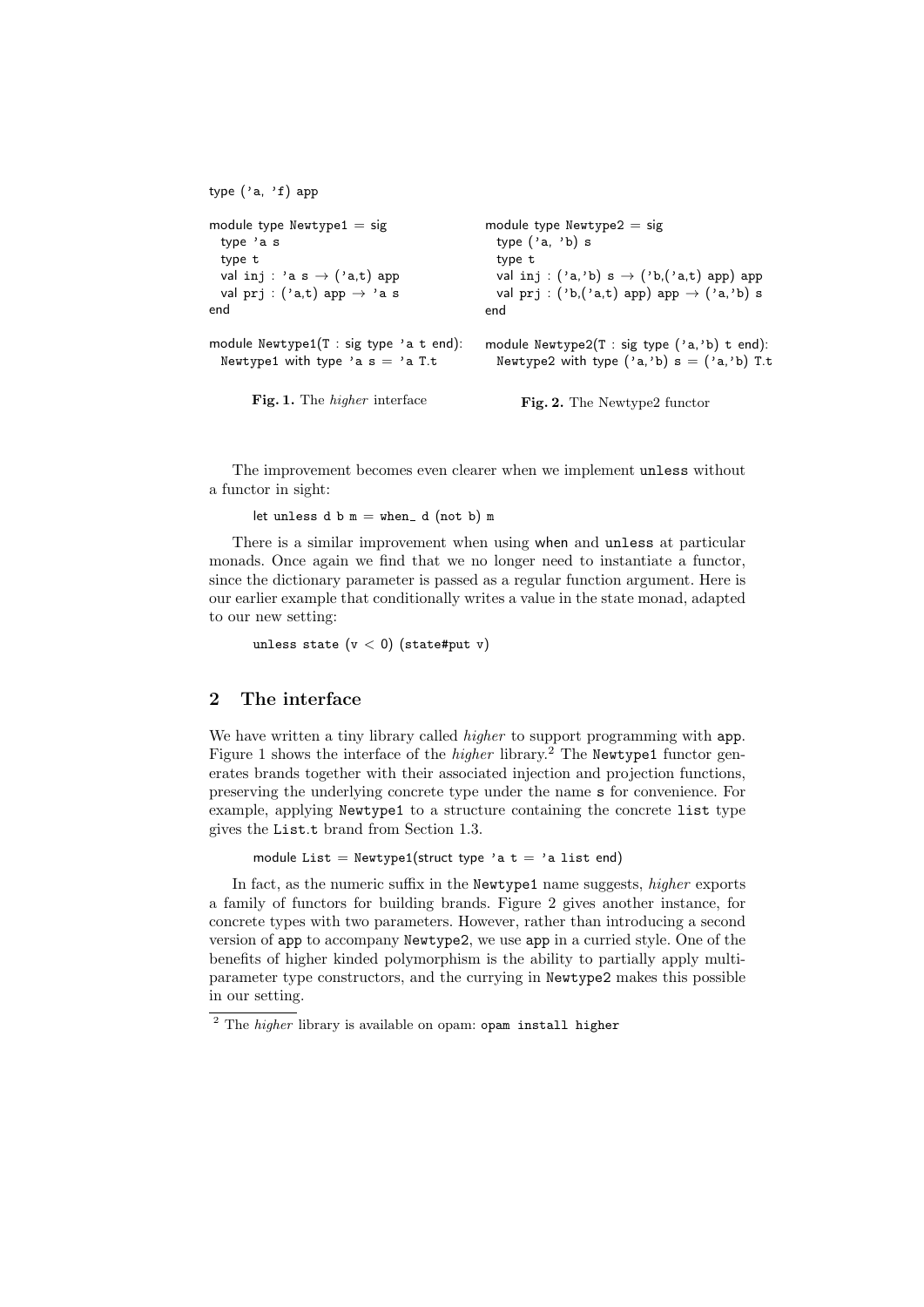The remainder of this section shows how various examples from the literature can be implemented using higher.

#### 2.1 Example: higher-kinded folds

Higher-kinded polymorphism was introduced to Haskell to support constructor classes such as Monad [Jones, 1995, Hudak et al., 2007]. However, not all uses of higher kinds involve constructor classes. Traversals of non-regular datatypes (whose definitions contain non-trivial instantiations of the definiendum) typically involve higher-kinded polymorphism. Here is an example: the type perfect describes perfectly balanced trees, with  $2^n$  elements:

type 'a perfect = Zero of 'a | Succ of  $('a * 'a)$  perfect

A fold over a perfect value is parameterised by two functions, zero, applied at each occurrence of Zero, and succ, applied at each occurrence of Succ. In diagram form the fold has the following simple shape:

> Succ (Succ . . . (Succ (Zero v)). . .) ↓ ↓ ↓ ↓  $\texttt{succ}~(\texttt{succ}~\dots~(\texttt{succ}~(\texttt{zero}~\texttt{v}))\dots)$

What distinguishes this fold from a similar function defined on a regular datatype is that each occurrence of Succ is used at a different type. If the outermost constructor builds an int perfect value then the next constructor builds an (int \* int) perfect, the next an ((int \* int) \* (int \* int)) perfect, and so on. For maximum generality, therefore, we must allow the types of zero and succ to vary in the same way. $3$  In Haskell we might define  $f$ oldp as follows:

```
foldp :: (\forall a. a \rightarrow f a) \rightarrow (\forall a. f (a, a) \rightarrow f a) \rightarrow Perfect a \rightarrow f afoldp zero succ (Zero 1) = zero 1foldp zero succ (Succ p) = succ (foldp zero succ p)
```
Here is a corresponding definition in OCaml, using a record type with polymorphic fields for the higher-rank types (nested quantification) and using app to introduce higher-kinded polymorphism:

```
type 'f perfect_folder = {
 zero: 'a. 'a \rightarrow ('a, 'f) app;
  succ: 'a. ('a * 'a, 'f) app \rightarrow ('a, 'f) app;
}
let rec foldp : 'f 'a. 'f perfect_folder \rightarrow 'a perfect \rightarrow ('a, 'f) app =
   fun { zero; succ } \rightarrow function
   | Zero 1 \rightarrow zero 1| Succ p \rightarrow succ (foldp { zero; succ } p)
```
<sup>3</sup> Hinze [2000] shows how to take generalization of folds over nested types significantly further than the implementation we present here.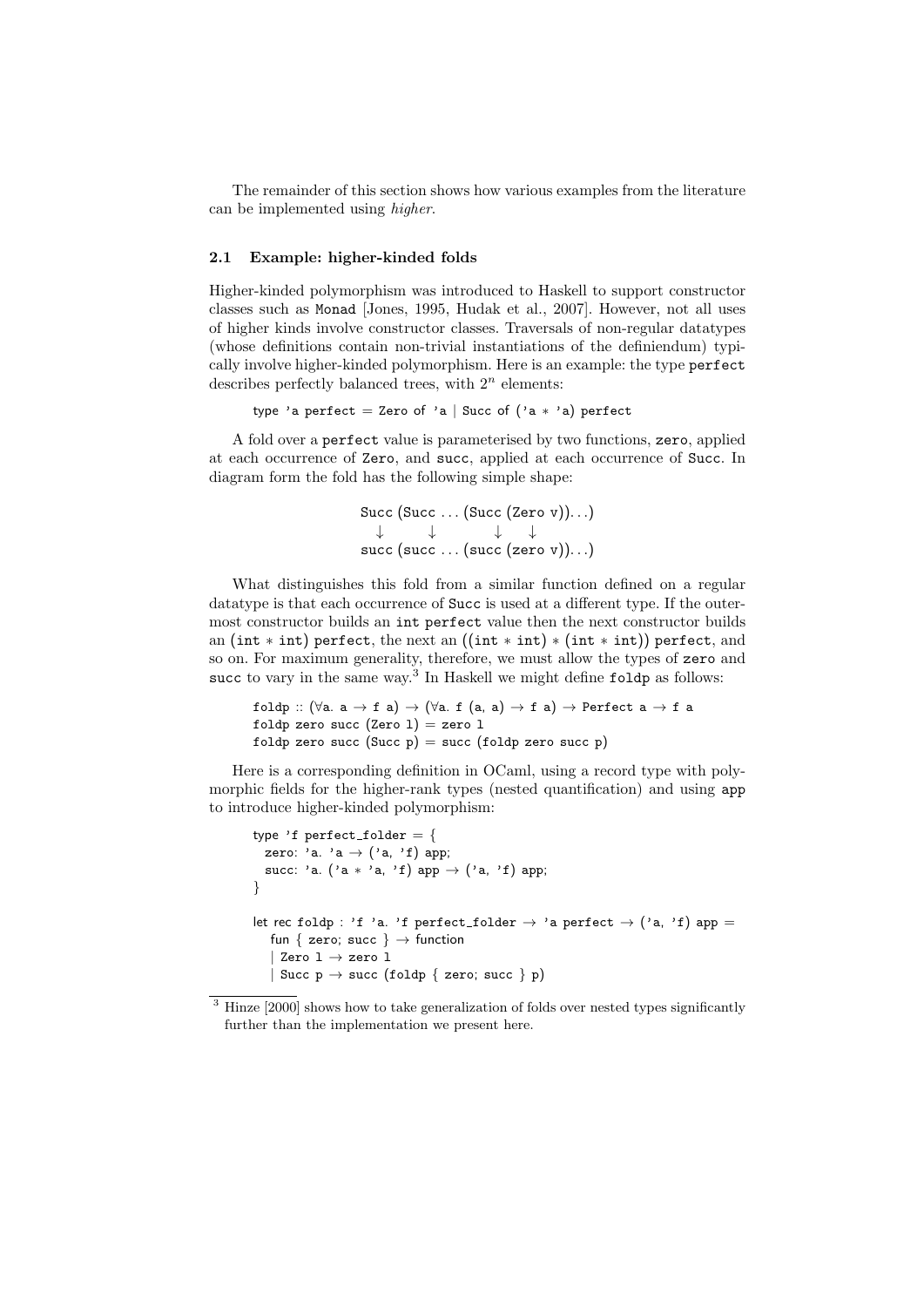```
type ('a, 'b) eq
val refl : unit \rightarrow ('a, 'a) eq
module Subst (F : sig type 'a f end):
sig
 val subst : ('a, 'b) eq \rightarrow'a F.f \rightarrow 'b \ F.fend
                                                   module Eq : Newtype2
                                                   type ('a, 'b) eq = ('b, ('a, Eq.t) app) app
                                                   val refl : unit \rightarrow ('a, 'a) eq
                                                   val subst : ('a, 'b) eq \rightarrow('a, 'f) app \rightarrow ('b, 'f) app
```
Fig. 3. Leibniz equality without higher

Fig. 4. Leibniz equality with higher

The foldp function has a number of useful properties. A simple one, immediately apparent from the diagram, is that foldp Zero Succ is the identity. In order to instantiate the result type we need a suitable instance of app, which we can obtain using Newtype1.

module Perfect = Newtype1(struct type 'a t = 'a perfect end)

Passing Zero and Succ requires a little massaging with inj and prj.

let idp  $p = Perfect(prj (foldp { zero = (fun 1 \rightarrow inj (Zero 1))};$ succ = (fun  $b \rightarrow inj$  (Succ (prj b)))} p))

It is easy to verify that idp implements the identity function.

#### 2.2 Example: Leibniz equality

Our second example involves higher-kinded polymorphism in the definition of a datatype. As part of a library for dynamic typing, Baars and Swierstra [2002] introduce the following definition of type equality:

newtype Equal a b = Equal  $(\forall$  (f :: \*  $\rightarrow$  \*). f a  $\rightarrow$  f b)

The variable  $f$  abstracts over one-hole type contexts — type expressions which build a type from a type. The types encode Leibniz's law that a and b can be considered equal if they are interchangeable in any context f. A value of type Equal a b serves both as proof that a and b are equal and as a coercion between contexts instantiated with a and b. Ignoring  $\perp$  values, there is a single inhabitant of Equal, the value Equal id of type Equal a a, which serves as a proof of equality between any type a and itself.

Yallop and Kiselyov [2010] show how first-class modules make it possible to define an OCaml type eq equivalent to Equal. A minimised version of eq and its core operations is given in Figure 3. There are two operations: refl introduces the sole inhabitant, a proof of reflexive equality, and subst turns an equality proof into a coercion within any context f.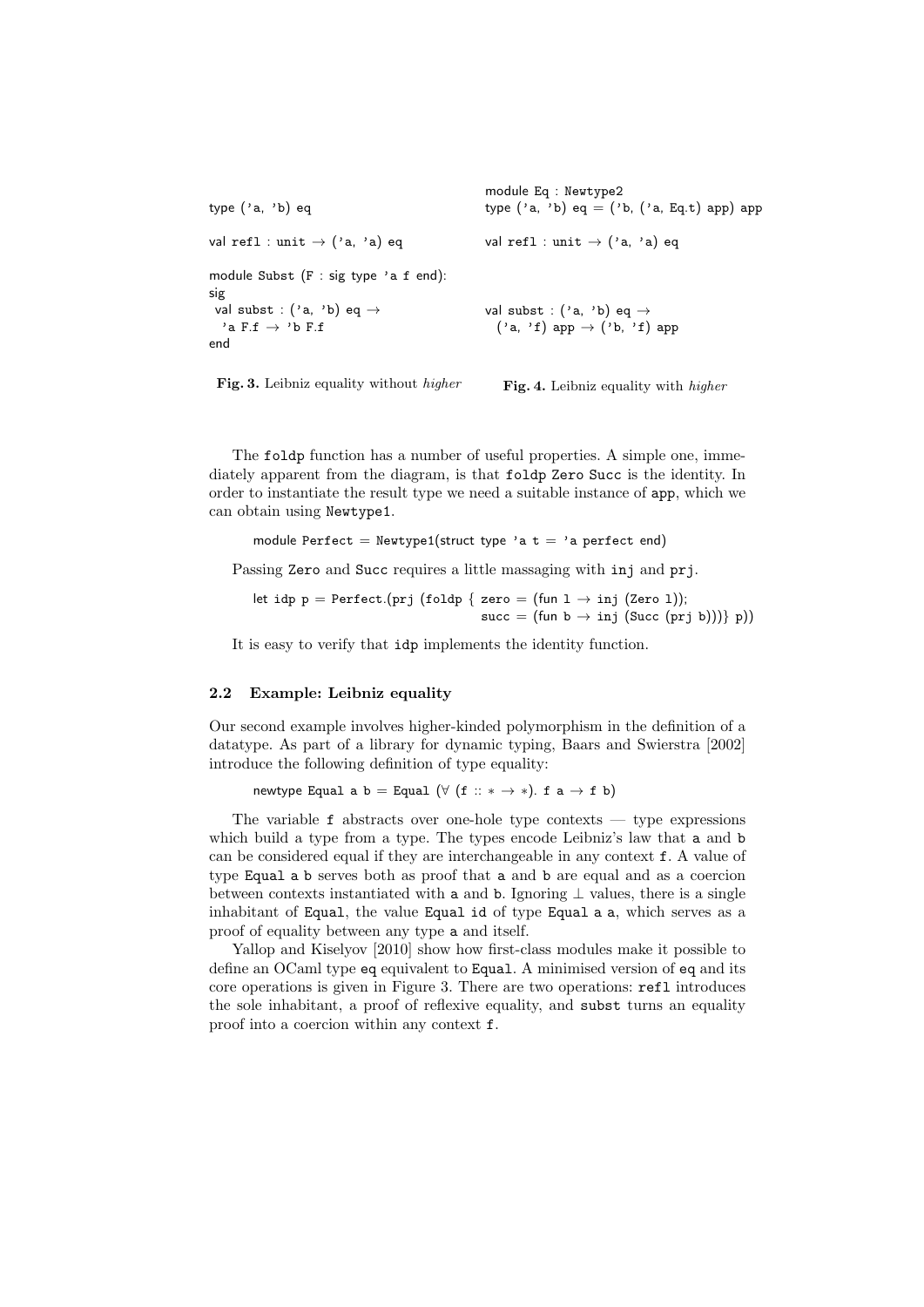```
class virtual ['m] monad : object
```
method virtual return : 'a. 'a  $\rightarrow$  ('a, 'm) app method virtual bind : 'a 'b. ('a, 'm) app  $\rightarrow$  ('a  $\rightarrow$  ('b, 'm) app)  $\rightarrow$  ('b, 'm) app end

Fig. 5. The monad interface in OCaml

type ('a, 'f) free = Return of 'a | Wrap of  $((a, 'f)$  free, 'f) app module Free = Newtype2(struct type  $('a, 'f) t = ('a, 'f)$  free end)

Fig. 6. The free monad data type in OCaml

Figure 4 gives a second definition of eq and its operations using higher. As with unless, using the functor version of Figure 3 is significantly heavier than the higher version of Figure 4. Here is a definition of the transitive property of equality using the implementation of Figure 3:

```
let trans : type a b c. (a, b) eq \rightarrow (b, c) eq \rightarrow (a, c) eq =fun ab bc \rightarrowlet module S = Subst(struct type 'a tc = (a, 'a) eq end) in
    S.subst bc ab
```
And here is a definition using *higher*:

let trans ab  $bc =$  subst bc ab

Both implementations receive the same type:

val trans: ('a, 'b) eq  $\rightarrow$  ('b, 'c) eq  $\rightarrow$  ('a, 'c) eq

The contrast between the implementations of refl and subst is similarly striking. The interested reader can find the full implementations in the extended version of this paper.

### 2.3 Example: the codensity transform

Much of the appeal of higher-kinded polymorphism arises from the ability to define overloaded functions involving higher-kinded types. Constructor classes [Jones, 1995] turn monads (and other approaches to describing computation such as arrows [Hughes, 2000] and applicative functors [Mcbride and Paterson, 2008]) from design patterns into named program entities. The Monad interface requires abstraction over type constructors, and hence higher kinds, but defining it brings a slew of benefits: it becomes possible to build polymorphic functions and notation which work for any monad, and to construct a hierarchy of related interfaces such as Functor and MonadPlus.

OCaml does not currently support overloading, making many programs which find convenient expression in Haskell cumbersome to write. However, the loss of elegance does not arise from a loss of expressive power: although type classes are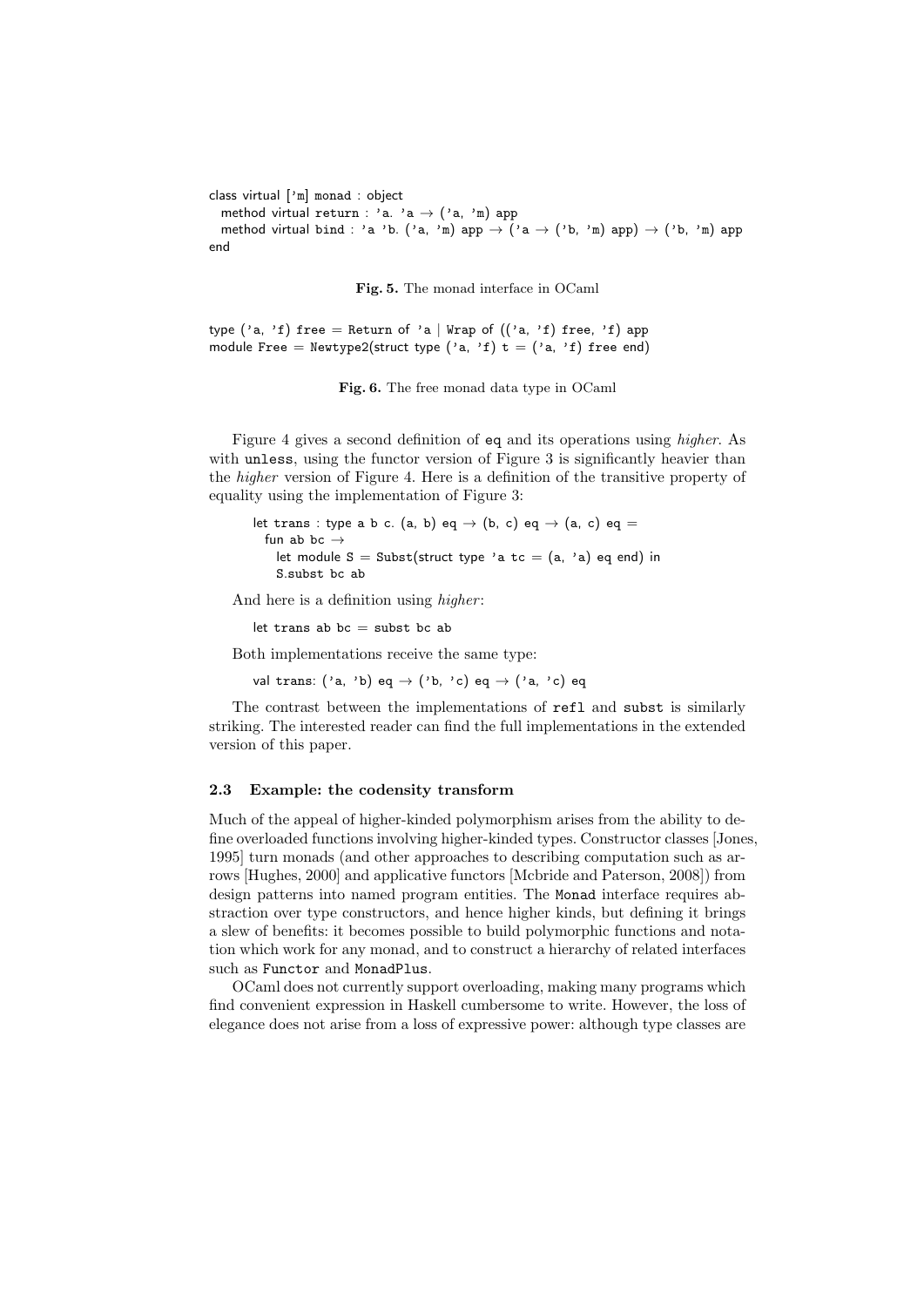```
let monad_free (functor_free : 'f #functor_ ) = objectinherit [('f, Free.t) app] monad
 method return v = Free.inj (Return v)
 method bind =let rec bind m k = match m with
      | Return a \rightarrow k a
      | Wrap t \rightarrow Wrap (functor_free#fmap (fun m \rightarrow bind m k) t) in
    fun m k \rightarrow Free.inj (bind (Free.prj m) (fun a \rightarrow Free.prj (k a)))
end
```
Fig. 7. The free monad instance in OCaml

unavailable we can achieve similar results by programming directly in the target language of the translation which eliminates type classes in favour of dictionary passing [Wadler and Blott, 1989]. We might reasonably view these explicit dictionaries as temporary scaffolding that will vanish once the plans to introduce overloading to OCaml come to fruition [Chambart and Henry, 2012].

We now turn to an example of a Haskell program that makes heavy use of higher-kinded overloading. The *codensity transform* [Voigtländer, 2008] takes advantage of higher-kinded polymorphism to systematically substitute more efficient implementations of computations involving free monads, leading to asymptotic performance improvements. We will focus here on the constructs necessary to support the codensity transform rather than on the computational content of the transform itself, which is described in Voigtländer's paper. The code in this section is not complete (the definitions of  $\texttt{abs}, \texttt{C}, \text{and functor}_-$  are missing), but we give a complete translation of the code from Voigtländer [2008, Sections 3 and 4] in the extended version of this paper.

Figure 5 shows the monad interface in OCaml. We represent a type class by an OCaml virtual class —i.e., a class with methods left unimplemented. The type class variable m of type  $* \rightarrow *$  becomes a type parameter, which is used in the definition of monad as an argument to our type application operator app.

Figure 6 defines the free monad type [Voigtländer, 2008, Section 3]. The use of app in the definition of free reflects the fact that the type parameter 'f has higher kind; without higher we would have to define the free within a functor.

Figure 7 gives the free monad instance over a functor using the free type. We represent type class instances in OCaml as values of object type. Instantiating and inheriting the monad class provides type checking for return and bind. Constraints in the instance definition in the Haskell code become arguments to the function; our definition says that  $('f, Free.t)$  app is an instance of monad if 'f is an instance of functor.

Figure 8 defines the freelike interface. In Voigtländer's presentation FreeLike is a multi-parameter type class with two superclasses. In our setting the parameters become type parameters of the virtual class and the superclasses become class arguments which must be supplied at instantiation time. We bind the class arguments to methods so that we can easily retrieve them later.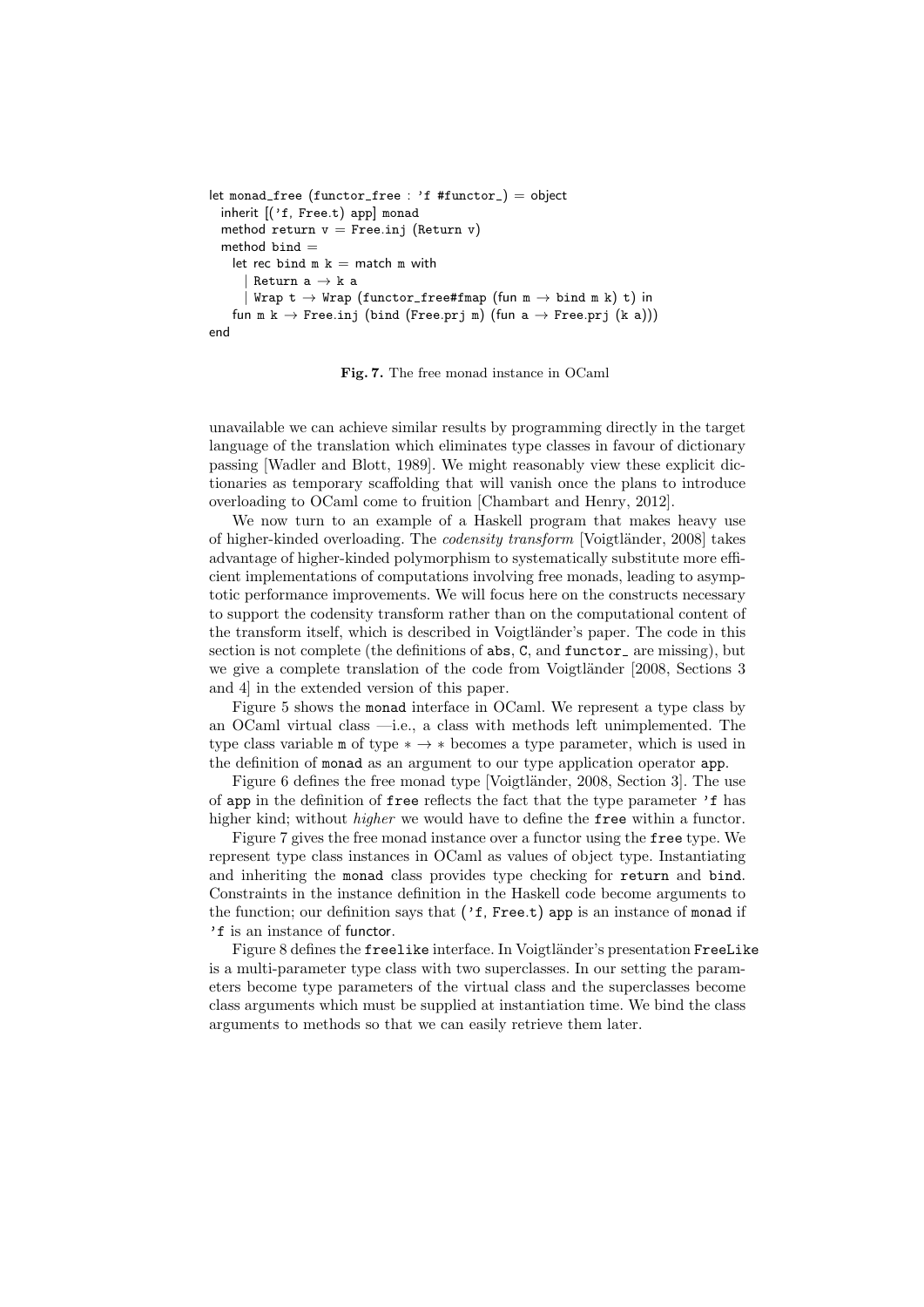class virtual  $['f, 'm]$  freelike (pf : 'f functor\_) (mm : 'm monad) = object method pf : 'f functor = pf method mm : 'm monad = mm method virtual wrap : 'a.  $((a, 'm)$  app, 'f) app  $\rightarrow$  ('a, 'm) app end

Fig. 8. The freelike interface in OCaml

type ('a, 'f) freelike\_poly = { fl: 'm 'd.  $(('f, 'm)$  #freelike as 'd)  $\rightarrow$  ('a, 'm) app }

let improve  $(d : 4$  #functor  $) \{ f1 \} =$ Free.prj (abs (monad\_free d) (C.prj (fl (freelike\_c d (freelike\_free d)))))

Fig. 9. The improve function in OCaml

improve :: Functor  $f \Rightarrow (\forall m.$  FreeLike f m  $\rightarrow$  m a)  $\rightarrow$  Free f a  $improve m = abs m$ 

Fig. 10. The improve function in Haskell

Figure 9 shows the improve function, the entry point to the codensity transform. In Haskell improve has a concise definition (Figure 10) due to the amount of work done by the type class machinery; in OCaml we must perform the work of building and passing dictionaries ourselves. As in a previous example (Section 2.1) we use a record with a polymorphic field to introduce the necessary higher-rank polymorphism.

The extended version of this paper gives a complete implementation of the codensity transform, and a translation of Voigtländer's example which applies it to an echo computation.

## 2.4 Example: kind polymorphism

Standard Haskell's kind system is "simply typed": the two kind formers are the base kind ∗ and the kind arrow →, and unknown types are defaulted to ∗. Recent work adds kind polymorphism, increasing the number of programs that can be expressed [Yorgey et al., 2012]. In contrast higher lacks a kind system altogether: the brands that represent type constructors are simply uninhabited members of the base kind ∗.

The obvious disadvantage to the lack of a kind system is that the type checker is no help in preventing the formation of ill-kinded expressions, such as (List.t, List.t) app. However, this drawback is not so serious as might first appear, since it does not introduce any means of forming ill-typed values, and so cannot lead to runtime errors. In fact, the absence of well-kindedness checks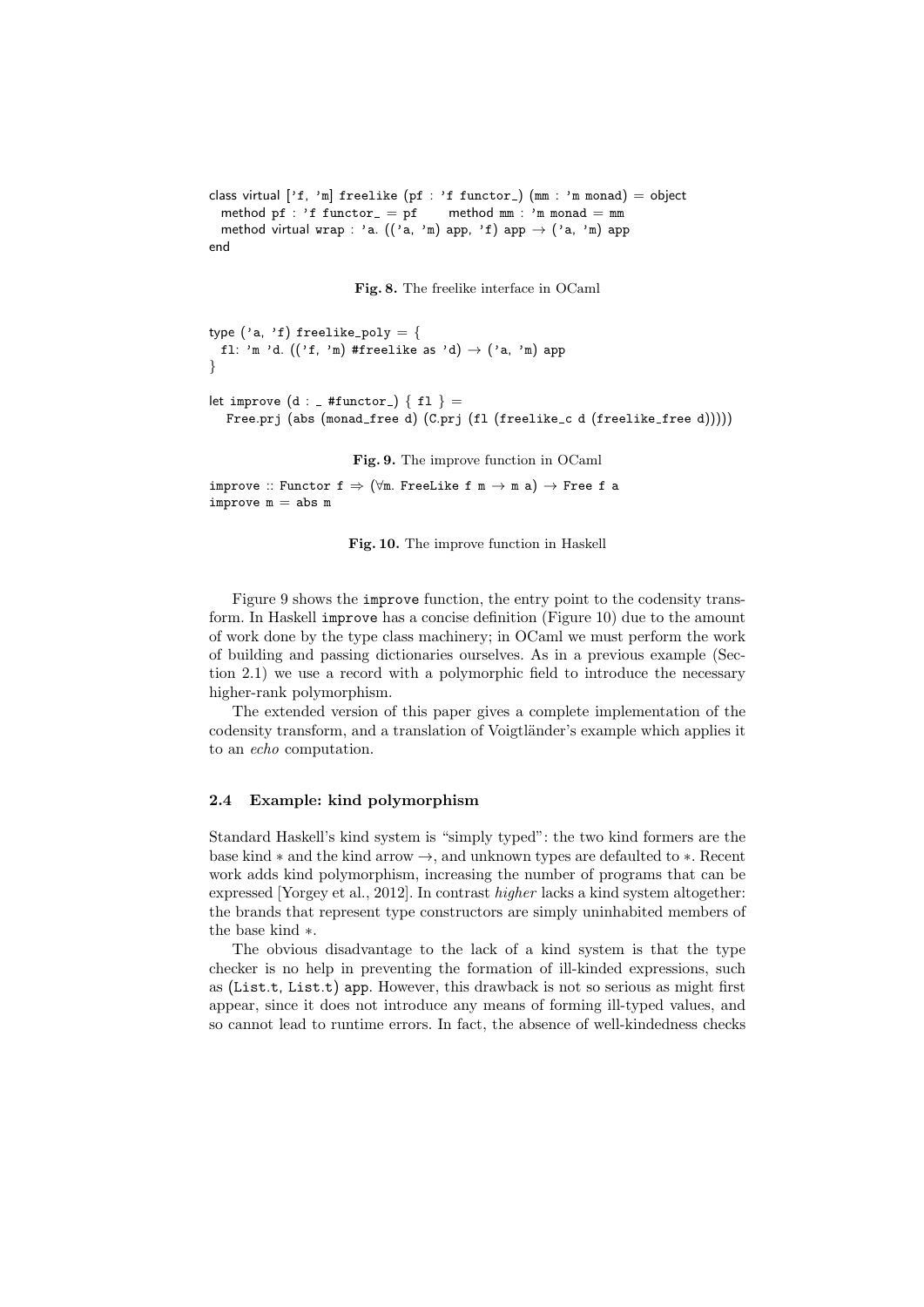class virtual  $['f]$  category = object method virtual ident : 'a. ('a, ('a, 'f) app) app method virtual compose : 'a 'b 'c.  $( 'b, ('a, 'f)$  app) app  $\rightarrow ('c, ('b, 'f)$  app) app  $\rightarrow ('c, ('a, 'f)$  app) app end

Fig. 11. The category interface.

module Fun = Newtype2(struct type  $('a, 'b) t = 'b \rightarrow 'a$  end)  $let category_fun = object$ inherit [Fun.t] category method ident  $=$  Fun.inj id method compose f  $g = Fun.inj$  (fun  $x \rightarrow Fun.prj$  g (Fun.prj f x)) end

Fig. 12. A category instance for  $\rightarrow$ .

type  $('n, 'm)$  ip = { ip: 'a.  $('a, 'm)$  app  $\rightarrow$   $('a, 'n)$  app } module Ip = Newtype2(struct type  $('n, 'm) t = ('n, 'm)$  ip end)  $let category_i$  = object inherit [Ip.t] category method ident = Ip.inj { ip = id } method compose f  $g = Ip.inj$  {ip = fun  $x \rightarrow (Ip.prj g).ip ((Ip.prj f).ip x)$  } end

Fig. 13. A category instance for index-preserving functions.

can be used to advantage: it allows us to write programs which require the kind polymorphism extension in Haskell.

Figure 11 defines a class category parameterised by a variable 'f. In the analogous type class definition standard Haskell would give the variable corresponding to 'f the kind  $* \rightarrow * \rightarrow *$ ; the polymorphic kinds extension gives it  $\forall \kappa, \kappa \to \kappa \to *$ , allowing the arguments to be type expressions of any kind. Since there is no kind checking in higher, we can also instantiate the arguments of 'f with expressions of any kind. Figure 12 gives an instance definition for  $\rightarrow$ , whose arguments have kind ∗; Figure 13 adds a second instance for the category of index-preserving functions, leaving the kinds of the indexes unspecified.

The extended version of this paper continues the example, showing how higher supports higher-kinded non-regularity.

## 3 Implementations of higher

Up to this point we have remained entirely within the OCaml language. Both the interfaces and the examples are written using the current release of OCaml (4.01). However, running the code requires an implementation of the higher interface, which requires a small extension to pure OCaml. We now consider two implementations of higher, the first based on an unsafe cast and the second based on an extension to the OCaml language.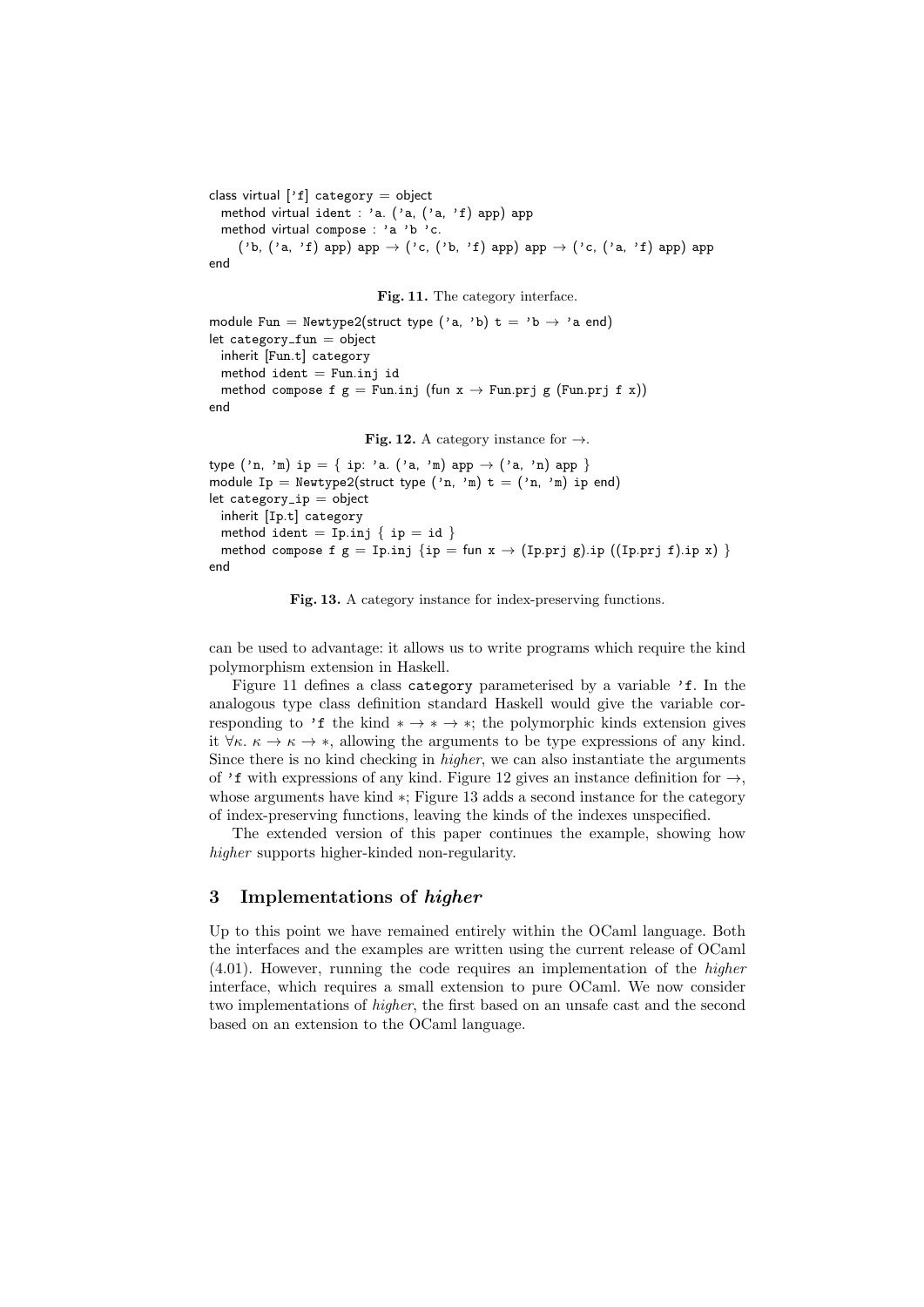```
type family Apply f p :: *
newtype App f b = Inj \{ prj :: Apply f b \}data List
type instance Apply List a = [a]
```
Fig. 14. Implementing higher with type families

```
type ('p, 'f) app
```

```
module Newtype1 (T : sig type 'a t end) = structtype 'a s = 'a T.t
 type t
 let inj : 'a s \rightarrow ('a, t) app = Obj.magic
 let prj : ('a, t) app \rightarrow 'a s = Obj.magic
end
```
Fig. 15. Implementing higher with an unchecked cast

Let us return to the analogy of Section 1.3. The central point in an implementation of *higher* is a means of translating between values of the app family of types and values of the corresponding concrete types, much as defunctionalization involves translating between higher-order function applications and uses of the apply function. However, defunctionalization is a whole program transformation: a single apply function handles every translated higher-order call. Since we do not wish to require that every type used with higher is known in advance, we need an implementation that makes it possible to extend app with new inhabitants as needed.

We note in passing that Haskell's type families [Schrijvers et al., 2008], which define extensible type-level functions, provide exactly the functionality we need. Figure 14 gives an implementation, with a type family Apply parameterised by a brand and a type and a type definition App with injection and projection functions Inj and Prj. The type instance declaration adds a case to Apply that matches the abstract type List and produces the representation type [a].

#### 3.1 First implementation: unchecked cast

The first implementation is shown in Figure 15. Each instantiation of the Newtype1 constructor generates a fresh type  $t$  to use as the brand. The inj and  $\pi i$  functions which coerce between the concrete type 'a s and the corresponding defunctionalized type  $(\alpha, t)$  app are implemented using the unchecked coercion function Obj.magic.

Although we are using an unchecked coercion within the implementation of Newtype1 the module system ensures that type safety is preserved. Each module to which Newtype1 is applied generates a fresh brand t. Since the only way to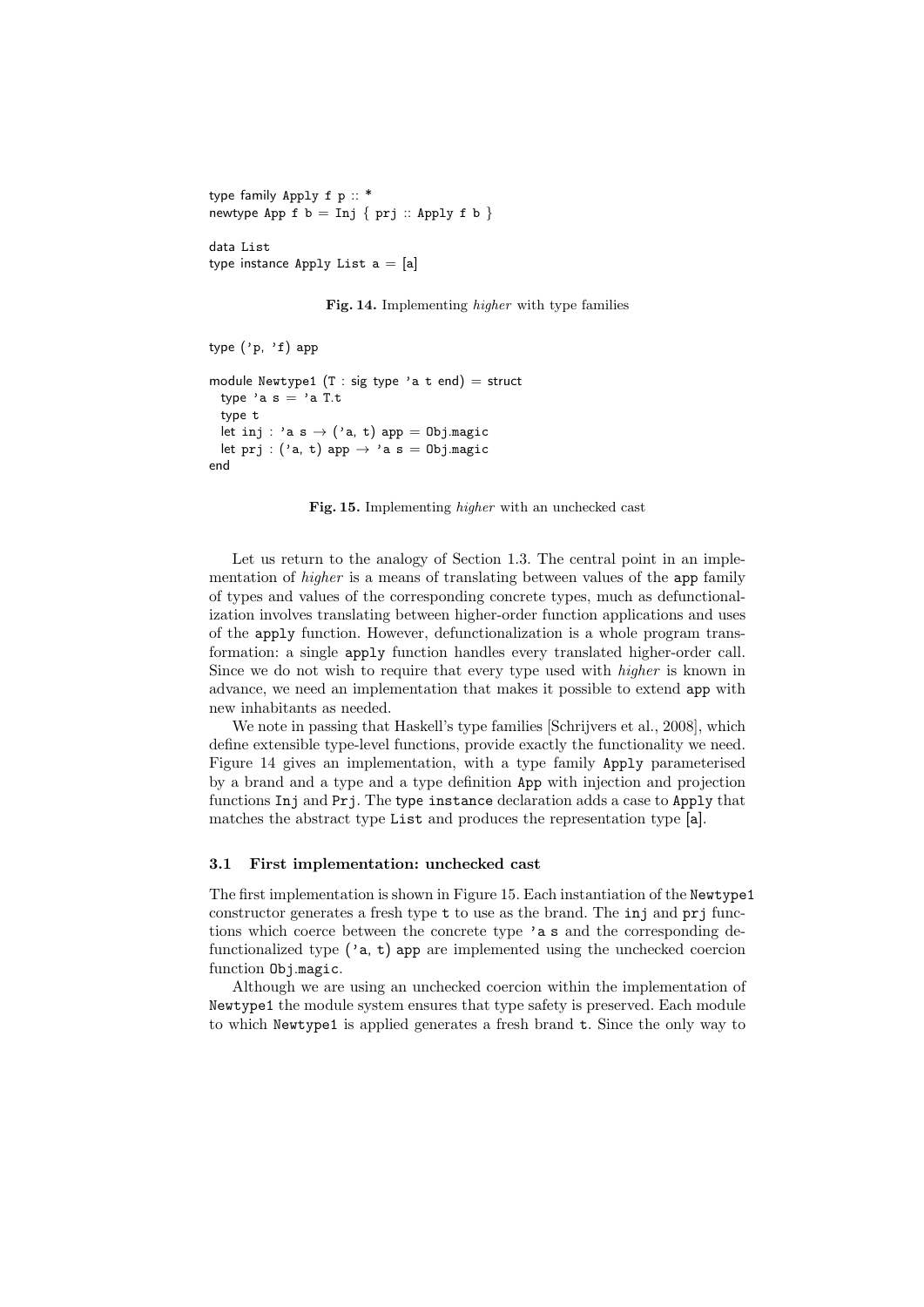type  $('p, 'f)$  app  $=$  .. module Newtype1 (T : sig type 'a t end) () = struct type 'a  $s = 'a$  T.t type t type  $\binom{1}{r}$  app  $\pm$  App : 'a s  $\rightarrow$  ('a, t) app let inj  $v = App v$ let prj (App  $v) = v$ end

Fig. 16. Implementing higher using open types

create a value of type  $(\cdot a, t)$  app is to apply inj to a value of the corresponding type 'a s, it is always safe to apply  $pri$  to convert the value back to type 'a s.

#### 3.2 Second implementation: open types

We can avoid the use of an unchecked cast altogether with a small extension to the OCaml language. Löh and Hinze [2006] propose extending Haskell with open data types, which lift the restriction that all the constructors of a data type must be given in a single declaration. The proposal is a good fit for OCaml, which already supports a single extensible type for exceptions, and there is an implementation available.<sup>4</sup>.

Figure 16 shows an implementation of higher using open data types. The ellipsis in the first line declares that app is an open data type; each instantiation of the Newtype1 functor extends app with a fresh GADT constructor, App which instantiates app with the brand  $t$  and which carries a single value of the representation type 'a s. The inj and prj functions inject and project using App; although the pattern in prj is technically inexhaustive, the fact that the functor generates a fresh t for each application guarantees a match in practice.

The empty parentheses in the functor definition force the functor to be generative rather than applicative $^5$  [Leroy, 1995], so that each application of Newtype1 generates a fresh type t, even if Newtype1 is being applied to the same argument.

This generative marker is a small deviation from the interface of Figure 1, but essential to ensure that only a single data constructor App is generated for each brand t. Without the generative marker, multiple applications of Newtype1 to the same argument would generate modules with compatible brands but incompatible data constructors, leading to runtime pattern-matching failures in prj.

<sup>4</sup> Opam users can install the extended OCaml compiler with the command opam switch 4.01.0+open-types.

<sup>5</sup> Explicitly generative functors are a new feature of OCaml, scheduled for the next release: http://caml.inria.fr/mantis/view.php?id=5905.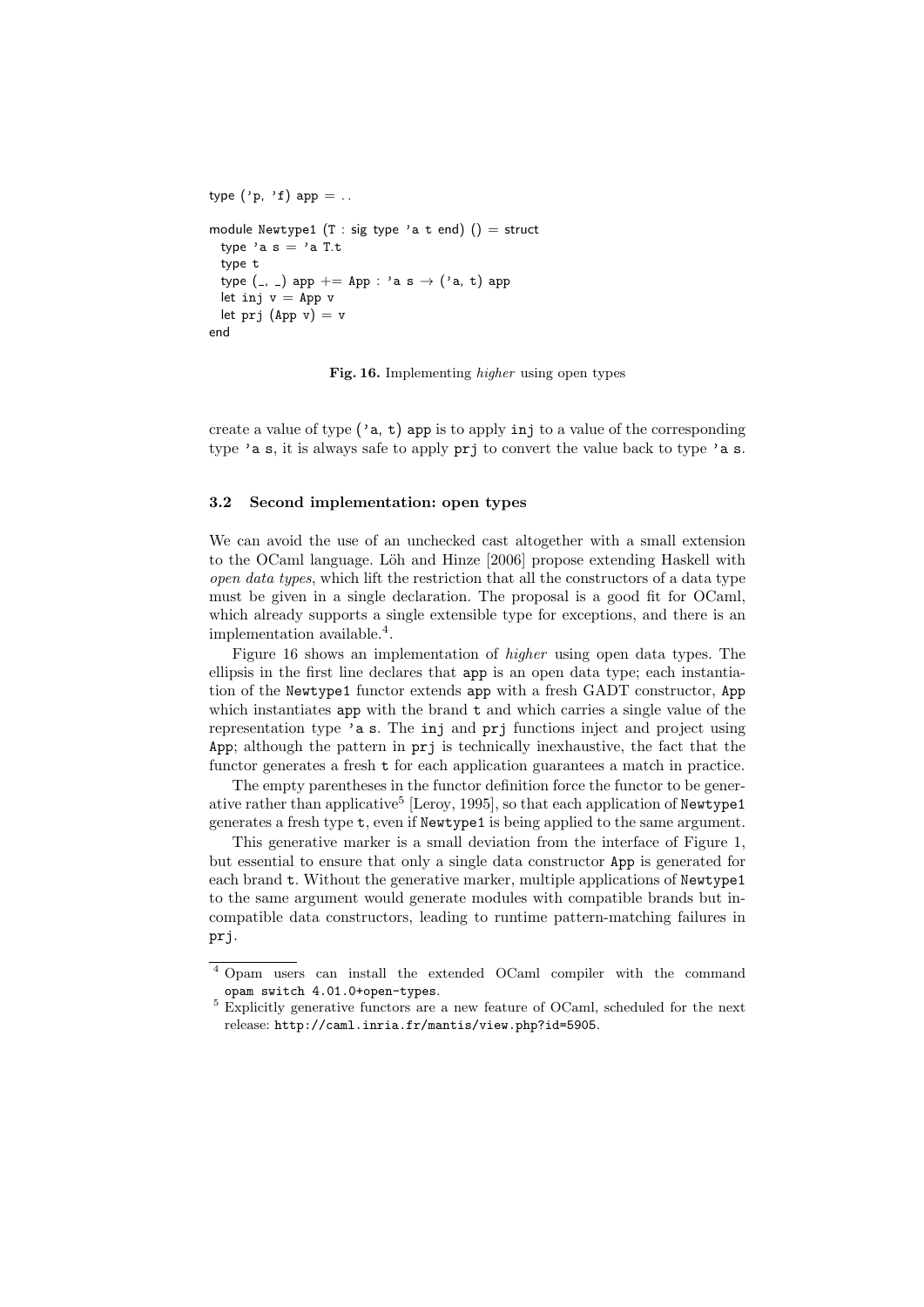## 4 Related work

We have shown how type defunctionalization can be used to write programs that abstract over OCaml type constructors without leaving the core language. In a language with features that support case analysis on types, type defunctionalization becomes a yet more powerful tool. Kiselyov et al. [2004] use type defunctionalization together with functional dependencies to support fold operations on heterogeneous lists. Similarly, Jeltsch [2010] implements type defunctionalization using type synonym families to support folds over extensible records.

Kiselyov and Shan [2007] introduce lightweight static capabilities, applying phantom types and generativity to mark values as safe for use with an efficient trusted kernel, much as we use generativity in Section 3.1 to ensure the safety of an unchecked cast. Kiselyov and Shan's work is significantly more ambitious than ours; whereas we are interested in expressing programs with higher-kinded polymorphism in ML, they show how to statically ensure properties such as array lengths that were previously thought to require a dependently-typed language. The "brand" terminology is borrowed from Kiselyov and Shan, but their brands are structured type expressions, and significantly more elaborate than the simple atomic names which we use to denote type constructors.

Jones [1995] shows that standard first-order unification suffices for inferring types involving higher-kinded variables so long as the language of constructor expressions has no non-trivial equalities. This insight underlies our use of brands to embed type constructor polymorphism in OCaml.

Swamy et al. [2011] share our aim of reducing the overhead of monadic programming in ML, but take a different approach based on an elaboration of implicitly-monadic ML programs into a language with explicit monad operations. Whereas the present work aims to embed higher-kinded programs into OCaml without changing the language, their proposal calls for significant new support at the language level.

## 5 Limitations and future work

The NewtypeN family The interface presented in Section 2 consists of a type constructor app and a family of functors Newtype1, Newtype2, ... for extending app with new inhabitants. We would ideally like to replace the Newtype family with arity-generic operations, but it is unclear whether it is possible to do so in OCaml. For the moment the family of functors seems adequate in practice.

Variance and subtyping Our focus so far has been on expressing higher-kinded programs from Haskell. However, we also plan to explore the interaction of higher-kinded polymorphism with features specific to OCaml. For example, we can obtain a representation of proofs of subtyping by changing the definition of Leibniz equality (Section 2.2) to quantify over positive contexts: a type a is a subtype of b if it can be coerced to b in a positive context (or if b can be coerced to a in a negative context.) We look forward to exploring the implications of having first-class witnesses of the subtyping relation.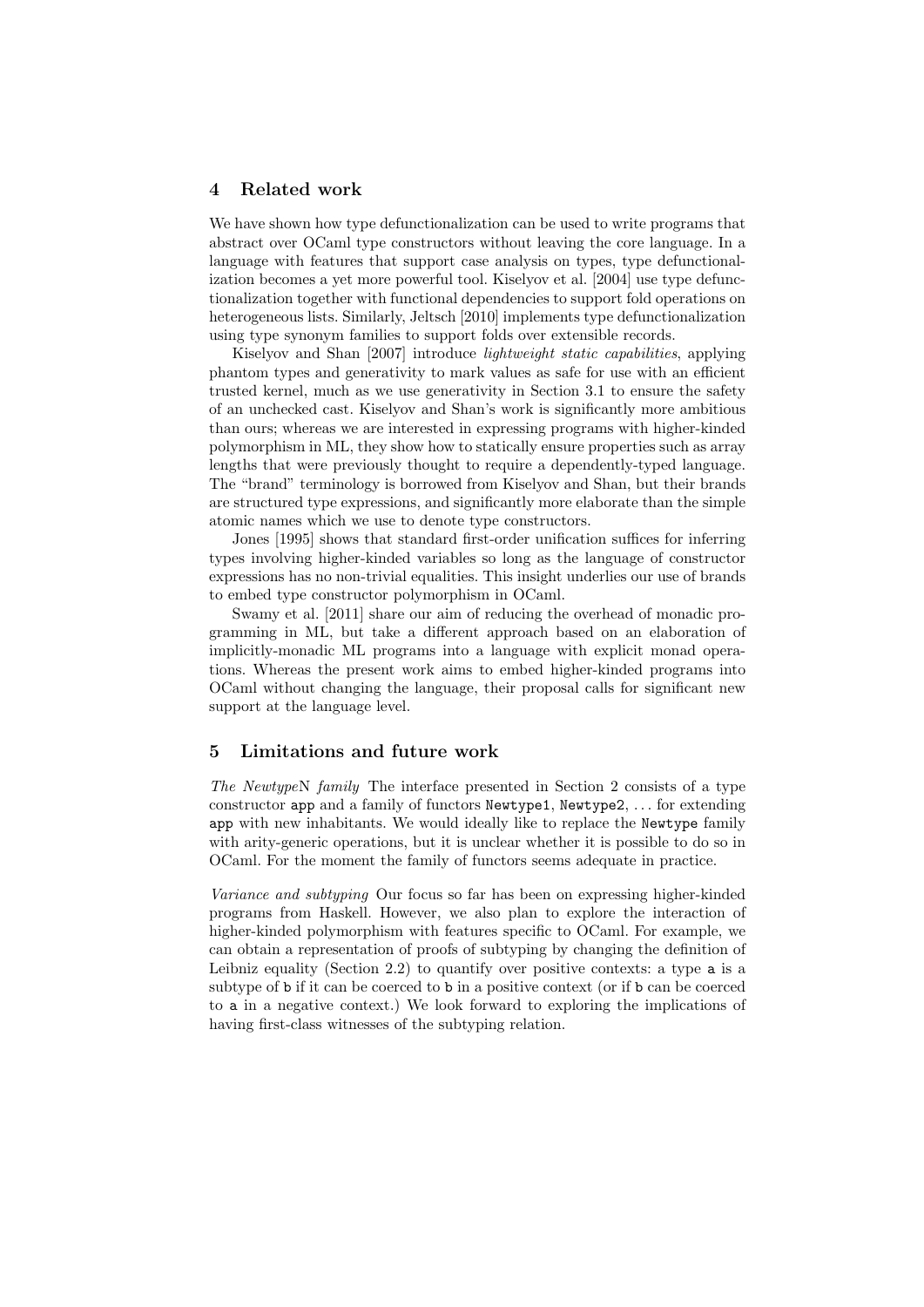## 6 Acknowledgements

We are grateful to the anonymous reviewers for their many helpful suggestions.

# Bibliography

- A. I. Baars and S. D. Swierstra. Typing dynamic typing. In ICFP '02, pages 157–166, New York, NY, USA, 2002. ACM. ISBN 1-58113-487-8.
- P. Chambart and G. Henry. Experiments in generic programming: runtime type representation and implicit values. OCaml Users and Developers workshop, 2012.
- R. Hinze. Efficient generalized folds. In J. Jeuring, editor, Proceedings of the 2nd Workshop on Generic Programming, Ponte de Lima, Portugal, pages 1– 16, July 2000.
- P. Hudak, J. Hughes, S. Peyton Jones, and P. Wadler. A history of Haskell: Being lazy with class. In Proceedings of the Third ACM SIGPLAN Conference on History of Programming Languages, HOPL III, pages 12–1–12–55, New York, NY, USA, 2007. ACM. ISBN 978-1-59593-766-7.
- J. Hughes. Generalising monads to arrows. Science of Computer Programming,  $37(13):67 - 111$ , 2000. ISSN 0167-6423.
- W. Jeltsch. Generic record combinators with static type checking. In Proceedings of the 12th international ACM SIGPLAN symposium on Principles and practice of declarative programming, pages 143–154. ACM, 2010.
- M. P. Jones. A system of constructor classes: overloading and implicit higherorder polymorphism. Journal of Functional Programming, 5:1–35, 1 1995. ISSN 1469-7653.
- O. Kiselyov and C.-c. Shan. Lightweight static capabilities. Electron. Notes Theor. Comput. Sci., 174(7):79–104, June 2007. ISSN 1571-0661.
- O. Kiselyov, R. Lämmel, and K. Schupke. Strongly typed heterogeneous collections. In Proceedings of the 2004 ACM SIGPLAN workshop on Haskell, pages 96–107. ACM, 2004.
- X. Leroy. Applicative functors and fully transparent higher-order modules. In Proceedings of the 22Nd ACM SIGPLAN-SIGACT Symposium on Principles of Programming Languages, POPL '95, pages 142–153, New York, NY, USA, 1995. ACM. ISBN 0-89791-692-1. doi: 10.1145/199448.199476. URL http: //doi.acm.org/10.1145/199448.199476.
- A. Löh and R. Hinze. Open data types and open functions. In *Proceedings of* the 8th ACM SIGPLAN International Conference on Principles and Practice of Declarative Programming, PPDP '06, pages 133–144, New York, NY, USA, 2006. ACM. ISBN 1-59593-388-3.
- C. Mcbride and R. Paterson. Applicative programming with effects. J. Funct. Program., 18(1):1–13, Jan. 2008. ISSN 0956-7968.
- F. Pottier and N. Gauthier. Polymorphic typed defunctionalization. In Proceedings of the 31st ACM SIGPLAN-SIGACT Symposium on Principles of Programming Languages, POPL '04, pages 89–98, New York, NY, USA, 2004. ACM. ISBN 1-58113-729-X.